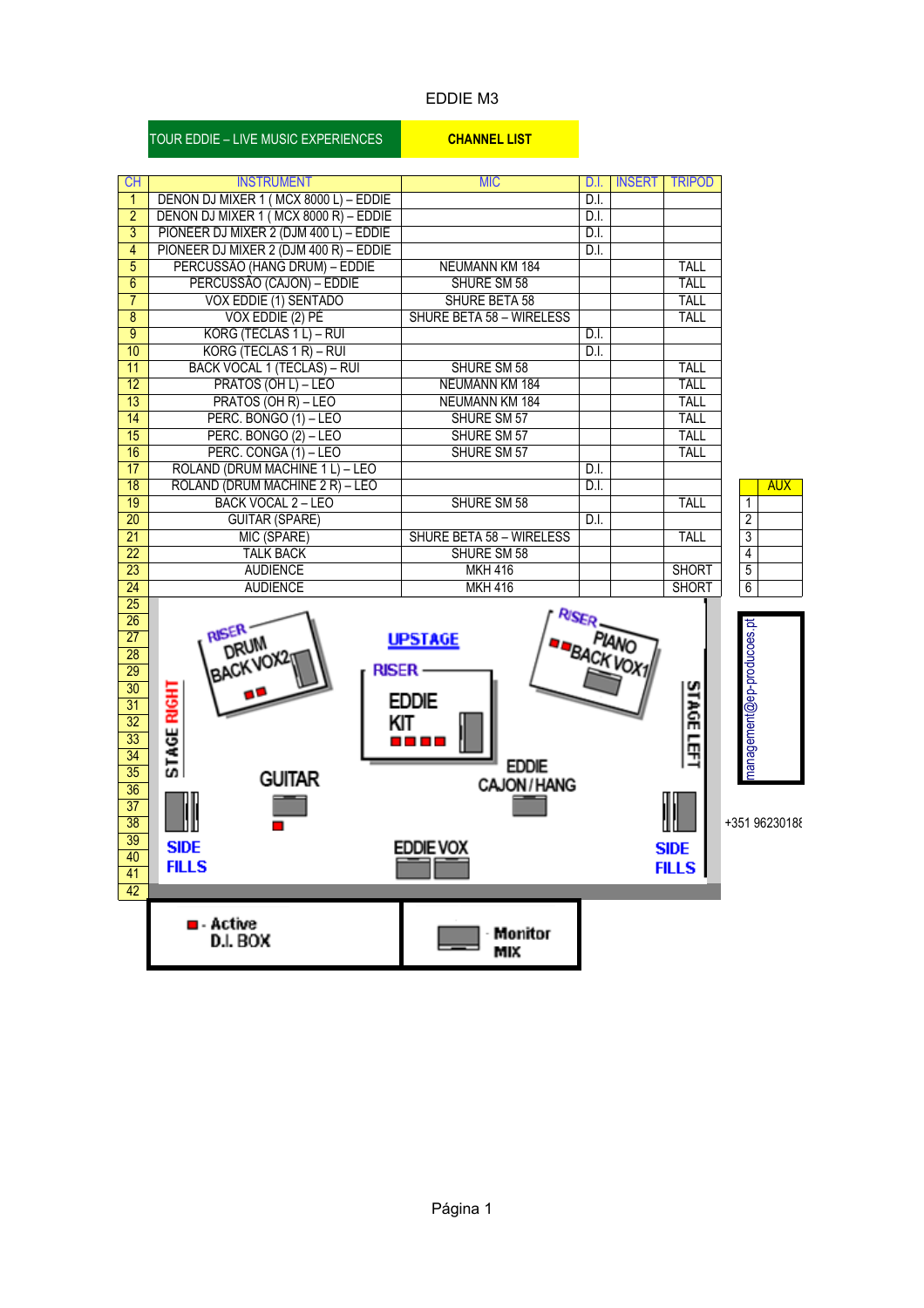#### EDDIE M2

| <b>CH</b>        | <b>INSTRUMENT</b>                      | <b>MIC</b>               | D.I. | <b>INSERT</b> | <b>TRIPOD</b> |
|------------------|----------------------------------------|--------------------------|------|---------------|---------------|
| $\mathbf{1}$     | DENON DJ MIXER 1 (MCX 8000 L) - EDDIE  |                          | D.I. |               |               |
| $\overline{2}$   | DENON DJ MIXER 1 (MCX 8000 R) - EDDIE  |                          | D.I. |               |               |
| $\overline{3}$   | PIONEER DJ MIXER 2 (DJM 400 L) - EDDIE |                          | D.I. |               |               |
| $\overline{4}$   | PIONEER DJ MIXER 2 (DJM 400 R) - EDDIE |                          | D.I. |               |               |
| $5\phantom{.0}$  | PERCUSSÃO (HANG DRUM) - EDDIE          | NEUMANN KM 184           |      |               | TALL          |
| $6\phantom{a}$   | PERCUSSÃO (CAJON) - EDDIE              | SHURE SM 58              |      |               | TALL          |
| $\overline{7}$   | VOX EDDIE (1) SENTADO                  | SHURE BETA 58            |      |               | TALL          |
| $\bf 8$          | VOX EDDIE (2) PÉ                       | SHURE BETA 58 - WIRELESS |      |               | <b>TALL</b>   |
| $\overline{9}$   | KORG (TECLAS 1 L) - RUI                |                          | D.I. |               |               |
| 10 <sup>°</sup>  | KORG (TECLAS 1 R) - RUI                |                          | D.I. |               |               |
| 11               | BACK VOCAL 1 (TECLAS) - RUI            | SHURE SM 58              |      |               | <b>TALL</b>   |
| 12 <sup>°</sup>  | PRATOS (OH L) - LEO                    | <b>NEUMANN KM 184</b>    |      |               | <b>TALL</b>   |
| 13 <sup>°</sup>  | PRATOS (OH R) - LEO                    | NEUMANN KM 184           |      |               | TALL          |
| 14               | PERC. BONGO (1) - LEO                  | SHURE SM 57              |      |               | <b>TALL</b>   |
| 15 <sup>15</sup> | PERC. BONGO (2) - LEO                  | SHURE SM 57              |      |               | <b>TALL</b>   |
| 16               | PERC. CONGA (1) - LEO                  | SHURE SM 57              |      |               | <b>TALL</b>   |
| 17 <sup>°</sup>  | ROLAND (DRUM MACHINE 1 L) - LEO        |                          | D.I. |               |               |
| 18               | ROLAND (DRUM MACHINE 2 R) - LEO        |                          | D.I. |               |               |
| 19               | BACK VOCAL 2 - LEO                     | SHURE SM 58              |      |               | <b>TALL</b>   |
| 20               | <b>GUITAR (SPARE)</b>                  |                          | D.I. |               |               |
| 21               | MIC (SPARE)                            | SHURE BETA 58 - WIRELESS |      |               | <b>TALL</b>   |
| 22               | <b>TALK BACK</b>                       | SHURE SM 58              |      |               |               |
| 23               | <b>AUDIENCE</b>                        | <b>MKH 416</b>           |      |               | <b>SHORT</b>  |
| 24               | <b>AUDIENCE</b>                        | <b>MKH 416</b>           |      |               | <b>SHORT</b>  |
|                  |                                        |                          |      |               |               |

|                         | <b>AUX</b> |
|-------------------------|------------|
|                         |            |
| $\overline{\mathbf{c}}$ |            |
| $\overline{3}$          |            |
| 4                       |            |
| $\overline{5}$          |            |
| $\overline{6}$          |            |

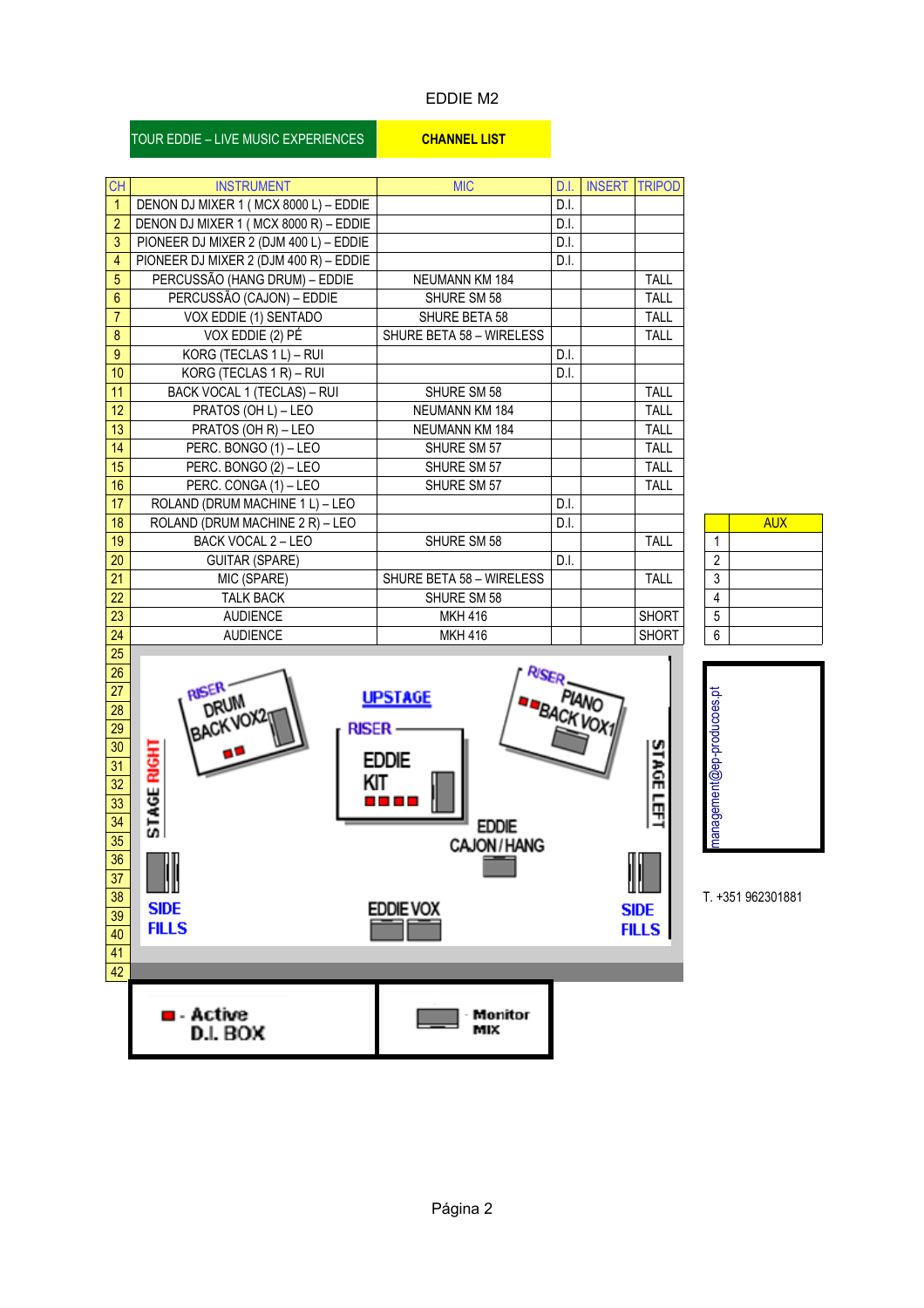## EDDIE M1

| <b>CH</b>       |                                                            | <b>MIC</b>               | D.I. | <b>INSERT TRIPOD</b> |                  |                                  |                   |
|-----------------|------------------------------------------------------------|--------------------------|------|----------------------|------------------|----------------------------------|-------------------|
| $\mathbf{1}$    | <b>INSTRUMENT</b><br>DENON DJ MIXER 1 (MCX 8000 L) - EDDIE |                          | D.I. |                      |                  |                                  |                   |
| $\overline{2}$  | DENON DJ MIXER 1 (MCX 8000 R) - EDDIE                      |                          | D.I. |                      |                  |                                  |                   |
| 3               | PIONEER DJ MIXER 2 (DJM 400 L) - EDDIE                     |                          | D.I. |                      |                  |                                  |                   |
| 4               | PIONEER DJ MIXER 2 (DJM 400 R) - EDDIE                     |                          | D.I. |                      |                  |                                  |                   |
| 5               | PERCUSSÃO (HANG DRUM) - EDDIE                              | <b>NEUMANN KM 184</b>    |      |                      | TALL             |                                  |                   |
| 6               | PERCUSSÃO (CAJON) - EDDIE                                  | SHURE SM 58              |      |                      | TALL             |                                  |                   |
| $\overline{7}$  | VOX EDDIE (1) SENTADO                                      | SHURE BETA 58            |      |                      | TALL             |                                  |                   |
| 8               | VOX EDDIE (2) PÉ                                           | SHURE BETA 58 - WIRELESS |      |                      | TALL             |                                  |                   |
| $\overline{9}$  | PRATOS (OH L) - LEO                                        | <b>NEUMANN KM 184</b>    |      |                      | TALL             |                                  |                   |
| 10              | PRATOS (OH R) - LEO                                        | NEUMANN KM 184           |      |                      | TALL             |                                  |                   |
| 11              | PERC. BONGO (1) - LEO                                      | SHURE SM 57              |      |                      | TALL             |                                  |                   |
| 12 <sup>°</sup> | PERC. BONGO (2) - LEO                                      | SHURE SM 57              |      |                      | TALL             |                                  |                   |
| 13              | PERC. CONGA (1) - LEO                                      | SHURE SM 57              |      |                      | TALL             |                                  |                   |
| 14              | ROLAND (DRUM MACHINE 1 L) - LEO                            |                          | D.I. |                      |                  |                                  |                   |
| 15              | ROLAND (DRUM MACHINE 2 R) - LEO                            |                          | D.I. |                      |                  |                                  |                   |
| 16              | BACK VOCAL 2 - LEO                                         | SHURE SM 58              |      |                      | TALL             |                                  |                   |
| 17              | <b>GUITAR (SPARE)</b>                                      |                          | D.I. |                      |                  |                                  |                   |
| 18              | MIC (SPARE)                                                | SHURE BETA 58 - WIRELESS |      |                      | TALL             |                                  | <b>AUX</b>        |
| 19              | <b>TALK BACK</b>                                           | SHURE SM 58              |      |                      |                  | $\mathbf{1}$                     |                   |
| 20              | <b>AUDIENCE</b>                                            | <b>MKH 416</b>           |      |                      | <b>SHORT</b>     | $\overline{2}$<br>$\mathfrak{Z}$ |                   |
| 21<br>22        | <b>AUDIENCE</b>                                            | <b>MKH 416</b>           |      |                      | <b>SHORT</b>     | $\overline{4}$                   |                   |
| 23              |                                                            |                          |      |                      |                  | 5                                |                   |
| 24              |                                                            |                          |      |                      |                  | 6                                |                   |
| 25 <sub>1</sub> |                                                            |                          |      |                      |                  |                                  |                   |
| 26              |                                                            |                          |      |                      |                  |                                  |                   |
| 27 <sub>2</sub> | <b>RISER</b>                                               |                          |      |                      |                  |                                  |                   |
| 28              | DRUM                                                       | <b>UPSTAGE</b>           |      |                      |                  | management@ep-producoes.pt       |                   |
| 29              | <b>BACKVOX2</b><br><b>RISER-</b>                           |                          |      |                      |                  |                                  |                   |
| $\frac{30}{ }$  |                                                            |                          |      |                      |                  |                                  |                   |
| $\overline{31}$ | <b>RIGHT</b>                                               | <b>EDDIE</b>             |      |                      | <b>STAGE LEF</b> |                                  |                   |
| $\overline{32}$ |                                                            | KIT                      |      |                      |                  |                                  |                   |
| $\overline{33}$ |                                                            | 10 D D                   |      |                      |                  |                                  |                   |
| $\frac{34}{35}$ | <b>STAGE</b>                                               | <b>EDDIE</b>             |      |                      |                  |                                  |                   |
|                 |                                                            | CAJON / HANG             |      |                      |                  |                                  |                   |
| 36              | −−⊓⊓                                                       |                          |      |                      | ╓╓               |                                  |                   |
| 37              |                                                            |                          |      |                      |                  |                                  |                   |
| 38              |                                                            |                          |      |                      |                  |                                  | T. +351 962301881 |
| 39              | <b>SIDE</b>                                                | <b>EDDIE VOX</b>         |      |                      | <b>SIDE</b>      |                                  |                   |
| 40              | <b>FILLS</b>                                               |                          |      |                      | <b>FILLS</b>     |                                  |                   |
| 41              |                                                            |                          |      |                      |                  |                                  |                   |
| 42              |                                                            |                          |      |                      |                  |                                  |                   |
|                 |                                                            |                          |      |                      |                  |                                  |                   |
|                 | $\blacksquare$ - Active<br>D.I. BOX                        | Monitor<br>MIX           |      |                      |                  |                                  |                   |
|                 |                                                            |                          |      |                      |                  |                                  |                   |
|                 |                                                            |                          |      |                      |                  |                                  |                   |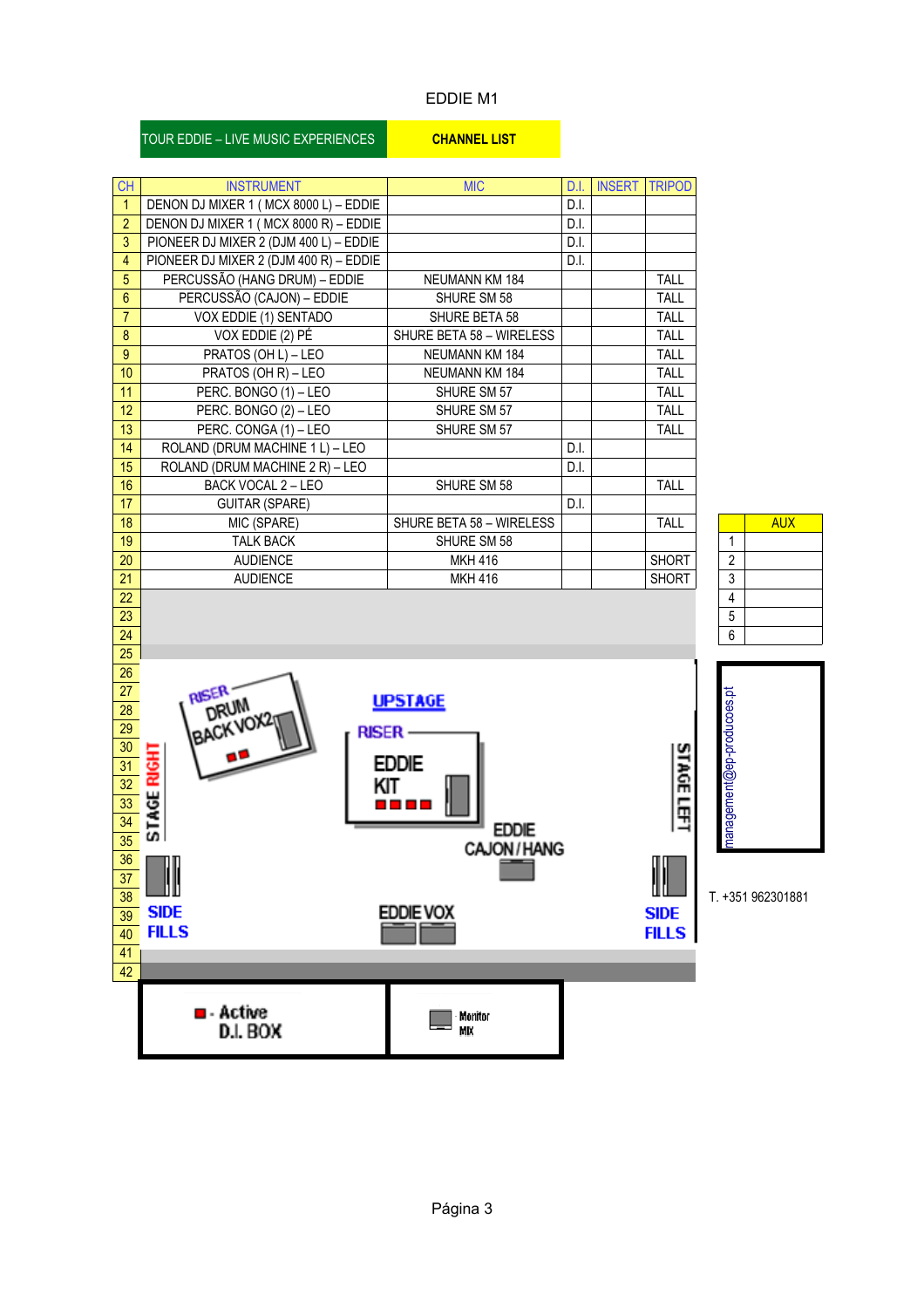### EDDIE SOLO

| <b>CH</b>             | <b>INSTRUMENT</b>                      | <b>MIC</b>               | D.I. | <b>INSERT</b> | <b>TRIPOD</b>     |                            |                   |
|-----------------------|----------------------------------------|--------------------------|------|---------------|-------------------|----------------------------|-------------------|
| $\mathbf{1}$          | DENON DJ MIXER 1 (MCX 8000 L) - EDDIE  |                          | D.I. |               |                   |                            |                   |
| $\overline{2}$        | DENON DJ MIXER 1 (MCX 8000 R) - EDDIE  |                          | D.I. |               |                   |                            |                   |
| 3                     | PIONEER DJ MIXER 2 (DJM 400 L) - EDDIE |                          | D.I. |               |                   |                            |                   |
| $\overline{4}$        | PIONEER DJ MIXER 2 (DJM 400 R) - EDDIE |                          | D.I. |               |                   |                            |                   |
| 5                     | PERCUSSÃO (HANG DRUM) - EDDIE          | NEUMANN KM 184           |      |               | <b>TALL</b>       |                            |                   |
| $6\phantom{a}$        | PERCUSSÃO (CAJON) - EDDIE              | SHURE SM 58              |      |               | TALL              |                            |                   |
| $\overline{7}$        | VOX EDDIE (1) SENTADO                  | SHURE BETA 58            |      |               | TALL              |                            |                   |
| $\bf 8$               | VOX EDDIE (2) PÉ                       | SHURE BETA 58 - WIRELESS |      |               | TALL              |                            |                   |
| 9                     | <b>GUITAR (SPARE)</b>                  |                          | D.I. |               |                   |                            |                   |
| 10                    | MIC (SPARE)                            | SHURE BETA 58 - WIRELESS |      |               | <b>TALL</b>       |                            |                   |
| 11                    | <b>TALK BACK</b>                       | SHURE SM 58              |      |               |                   |                            |                   |
| 12                    | <b>AUDIENCE</b>                        | <b>MKH 416</b>           |      |               | <b>SHORT</b>      |                            |                   |
| 13                    | <b>AUDIENCE</b>                        | <b>MKH 416</b>           |      |               | <b>SHORT</b>      |                            |                   |
| 14                    |                                        |                          |      |               |                   |                            |                   |
| 15                    |                                        |                          |      |               |                   |                            |                   |
| 16<br>17              |                                        |                          |      |               |                   |                            |                   |
| 18                    |                                        |                          |      |               |                   |                            | <b>AUX</b>        |
| 19                    |                                        |                          |      |               |                   | $\mathbf{1}$               |                   |
| 20                    |                                        |                          |      |               |                   | $\boldsymbol{2}$           |                   |
| 21                    |                                        |                          |      |               |                   | 3                          |                   |
| 22                    |                                        |                          |      |               |                   | $\sqrt{4}$                 |                   |
| 23                    |                                        |                          |      |               |                   | 5                          |                   |
| 24                    |                                        |                          |      |               |                   | $\,6\,$                    |                   |
| 25                    |                                        |                          |      |               |                   |                            |                   |
| 26 <sup>°</sup>       |                                        |                          |      |               |                   |                            |                   |
| 27                    |                                        | <b>UPSTAGE</b>           |      |               |                   |                            |                   |
| $\overline{28}$       | <b>RISER-</b>                          |                          |      |               |                   | management@ep-producoes.pt |                   |
| $\overline{29}$       |                                        |                          |      |               |                   |                            |                   |
| $\overline{30}$       | <b>STAGE RIGHT</b>                     | <b>EDDIE</b>             |      |               | <b>STAGE LEFT</b> |                            |                   |
| $\overline{31}$       | KIT                                    |                          |      |               |                   |                            |                   |
| $\overline{32}$       |                                        | 10 D D                   |      |               |                   |                            |                   |
| $\overline{33}$       |                                        | <b>EDDIE</b>             |      |               |                   |                            |                   |
| $\overline{34}$       |                                        | CAJON / HANG             |      |               |                   |                            |                   |
| 35<br>$\overline{36}$ |                                        |                          |      |               | II                |                            |                   |
| 37                    |                                        |                          |      |               |                   |                            |                   |
| 38                    | <b>SIDE</b>                            | <b>EDDIE VOX</b>         |      |               | <b>SIDE</b>       |                            | T. +351 962301881 |
| 39                    | <b>FILLS</b>                           |                          |      |               | <b>FILLS</b>      |                            |                   |
| 40                    |                                        |                          |      |               |                   |                            |                   |
| 41                    |                                        |                          |      |               |                   |                            |                   |
| 42                    |                                        |                          |      |               |                   |                            |                   |
|                       |                                        |                          |      |               |                   |                            |                   |
|                       | <b>u</b> - Active<br>D.I. BOX          | Monitor<br>MIX           |      |               |                   |                            |                   |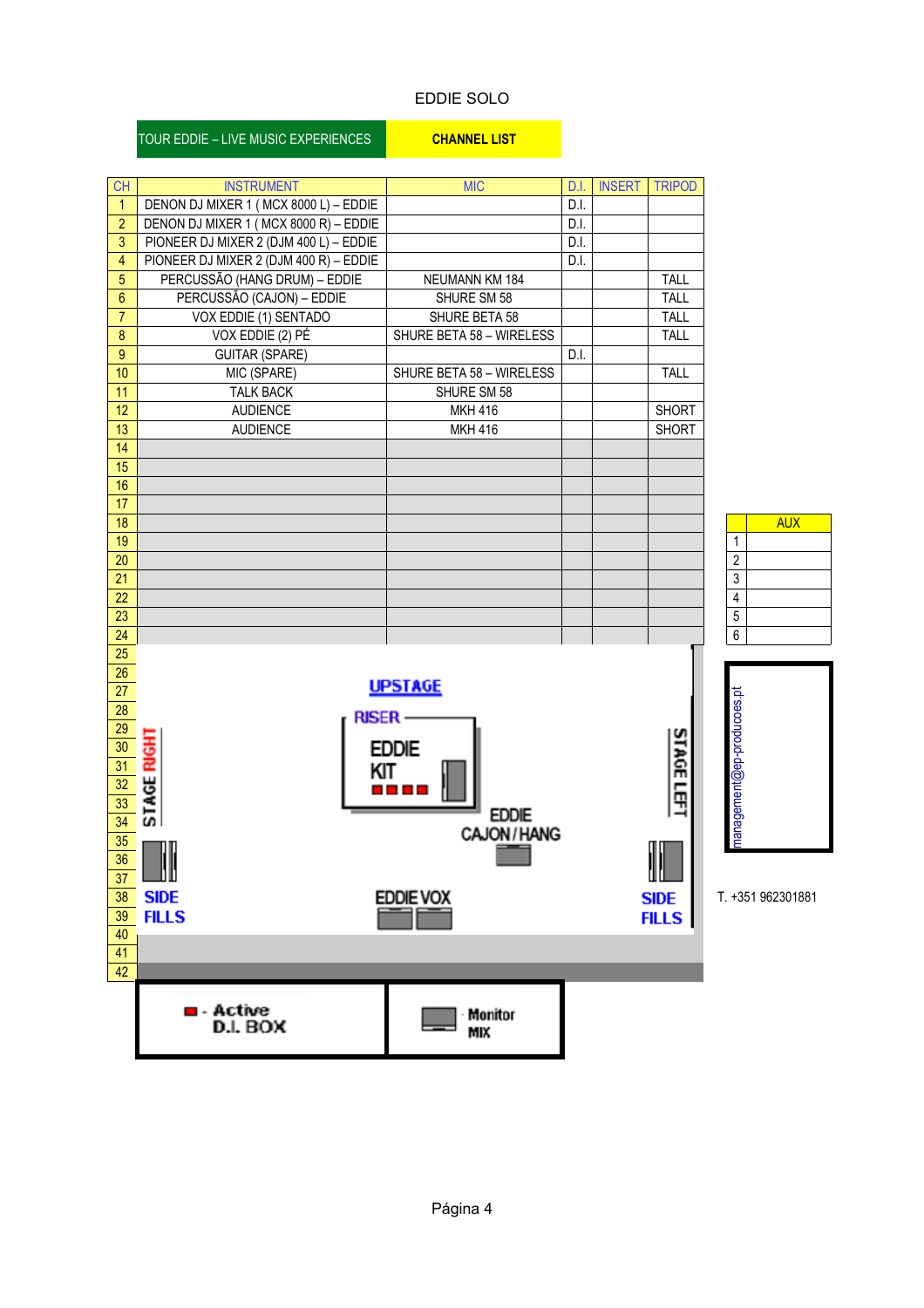## EDDIE SOLO SIMPLIFICADO

| <b>CH</b>               | <b>INSTRUMENT</b>                      | <b>MIC</b>               | D.I. | <b>INSERT</b> | <b>TRIPOD</b> |                            |
|-------------------------|----------------------------------------|--------------------------|------|---------------|---------------|----------------------------|
| $\overline{1}$          | DENON DJ MIXER 1 (MCX 8000 L) - EDDIE  |                          | D.I. |               |               |                            |
| $\overline{2}$          | DENON DJ MIXER 1 (MCX 8000 R) - EDDIE  |                          | D.I. |               |               |                            |
| 3                       | PIONEER DJ MIXER 2 (DJM 400 L) - EDDIE |                          | D.I. |               |               |                            |
| $\overline{\mathbf{4}}$ | PIONEER DJ MIXER 2 (DJM 400 R) - EDDIE |                          | D.I. |               |               |                            |
| $\overline{5}$          | PERCUSSÃO (HANG DRUM) - EDDIE          | NEUMANN KM 184           |      |               | TALL          |                            |
| $\boldsymbol{6}$        | PERCUSSÃO (CAJON) - EDDIE              | SHURE SM 58              |      |               | TALL          |                            |
| $\overline{7}$          | VOX EDDIE (1) SENTADO                  | SHURE BETA 58 - WIRELESS |      |               | TALL          |                            |
| $\bf 8$                 | <b>GUITAR (SPARE)</b>                  |                          | D.I. |               |               |                            |
| $\overline{9}$          | MIC (SPARE)                            | SHURE BETA 58 - WIRELESS |      |               | TALL          |                            |
| 10                      | <b>TALK BACK</b>                       | SHURE SM 58              |      |               |               |                            |
| 13                      |                                        |                          |      |               |               |                            |
| $\overline{14}$         |                                        |                          |      |               |               |                            |
| 15                      |                                        |                          |      |               |               |                            |
| 16                      |                                        |                          |      |               |               |                            |
| $\overline{17}$         |                                        |                          |      |               |               |                            |
| $\overline{18}$         |                                        |                          |      |               |               |                            |
| 19<br>$\overline{20}$   |                                        |                          |      |               |               |                            |
| 21                      |                                        |                          |      |               |               | <b>AUX</b><br>$\mathbf{1}$ |
| 22                      |                                        |                          |      |               |               | $\sqrt{2}$                 |
| 23                      |                                        |                          |      |               |               | $\sqrt{3}$                 |
| 24                      |                                        |                          |      |               |               | $\overline{4}$             |
| 25                      |                                        |                          |      |               |               | $\overline{5}$             |
| 26                      |                                        | <b>UPSTAGE</b>           |      |               |               | 6                          |
| 27                      |                                        |                          |      |               |               |                            |
| 28                      | <b>RISER-</b>                          |                          |      |               |               |                            |
| $\overline{29}$         |                                        |                          |      |               |               |                            |
| $\overline{30}$         | <b>STAGE RIGHT</b>                     | <b>EDDIE</b>             |      |               | <b>STAGE</b>  | management@ep-producoes.pt |
| $\overline{31}$         |                                        | KIT                      |      |               |               |                            |
| $\overline{32}$         |                                        | 8 8 8 8                  |      |               | §             |                            |
| 33                      |                                        | <b>EDDIE</b>             |      |               |               |                            |
| $\overline{34}$         |                                        | CAJON / HANG             |      |               |               |                            |
| 35                      |                                        |                          |      |               |               |                            |
| 36<br>$\overline{37}$   |                                        |                          |      |               |               |                            |
| 38                      |                                        |                          |      |               |               |                            |
| 39                      | <b>SIDE</b>                            | EDDIE VOX                |      |               | <b>SIDE</b>   |                            |
| 40                      | <b>FILLS</b>                           |                          |      |               | <b>FILLS</b>  | T. +351 962301881          |
| 41                      |                                        |                          |      |               |               |                            |
| 42                      |                                        |                          |      |               |               |                            |
|                         | $\blacksquare$ - Active                | Monitor                  |      |               |               |                            |
|                         | D.I. BOX                               | МK                       |      |               |               |                            |
|                         |                                        |                          |      |               |               |                            |